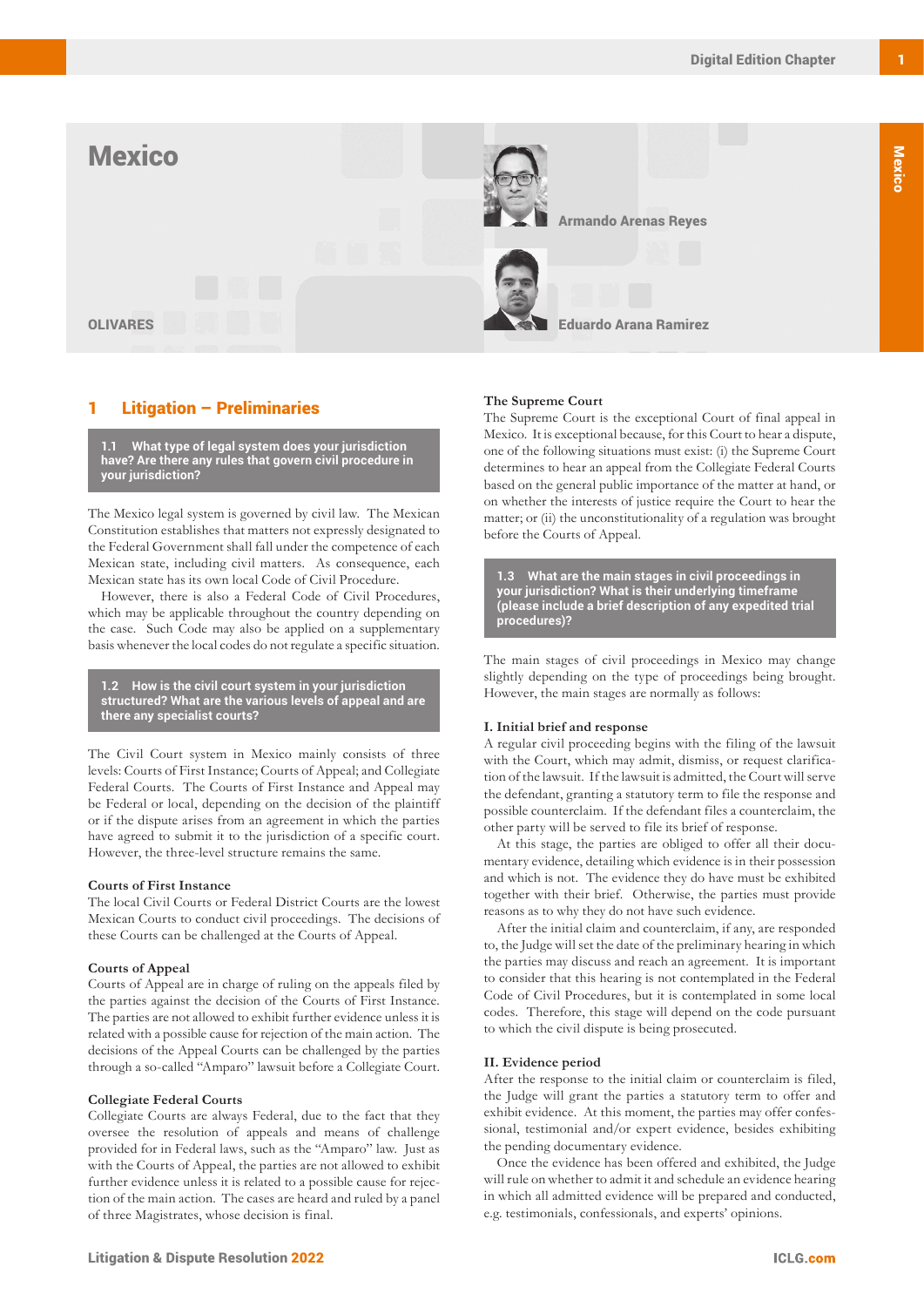#### **III. Final allegations**

Once all the evidence has been filed and conducted, the Judge will grant the parties a statutory term to file the brief of final allegations, which are the parties' last declarations before the Judge issues the resolution.

#### **IV. Decision**

Once the period of allegations has concluded and the parties have submitted their briefs, the Judge will issue the resolution, which may be challenged at a Court of Appeal. The resolution of such appeal can also be challenged through a so-called "Amparo" lawsuit, which will be resolved by a Collegiate Federal Court.

The length of a civil proceeding in Mexico depends on the complexity of the matter and the volume of material that composes the dispute, e.g. the evidence offered by the parties. Additionally, in Mexico any provisional or incidental decisions issued by the Judge can be appealled.

Therefore, it can take from one to three years to obtain a resolution at the first stage of a traditional civil procedure. However, considering the fact that a first instance resolution can be challenged at a Court of Appeal, and at a Circuit Court at the last instance, the whole procedure may take a minimum of two-anda-half years, or up to four to six years in normal cases. Very complex cases may take more than a decade.

**1.4 What is your jurisdiction's local judiciary's approach to exclusive jurisdiction clauses?**

In Mexico, it is very common in civil acts to agree that, in case of dispute, the parties expressly waive any jurisdiction other than the Mexican Courts, whether Federal or state. If this is the case, the Mexican Courts will have to enforce said clauses based on the freedom of contract, unless a well-founded and motivated reason is found not to do so.

**1.5 What are the costs of civil court proceedings in your jurisdiction? Who bears these costs? Are there any rules on costs budgeting?**

The Mexican authorities are obligated to deal with the costs of the litigation, since the Constitution establishes that justice is free for everyone.

However, every party is responsible for attorney and expert fees, along with other costs relating to the litigation, such as document expenses and the fees of the experts and another diligence. There are some guidelines for Courts to order payment of costs and attorney fees, based on the percentage of the amount expressly claimed.

**1.6 Are there any particular rules about funding litigation in your jurisdiction? Are contingency fee/ conditional fee arrangements permissible?** 

There are no rules regarding funding litigation, contingency and conditional fee arrangements. Any clause or obligation in this matter may be arranged and based on arrangements between a financier and the parties.

**1.7 Are there any constraints to assigning a claim or cause of action in your jurisdiction? Is it permissible for a non-party to litigation proceedings to finance those proceedings?** 

Mexican regulation does not expressly establish constraints to

assign a claim. However, both the Federal and local Codes that regulate civil proceedings state that only those with an interest in the judicial authority declaring or establishing a right or imposing a condemnation, and those who have a contrary interest, may initiate or intervene in a judicial proceeding.

Therefore, if an assignment of the cause of action is sought, it must be demonstrated that the assignee has the legal interest to participate in the dispute. This becomes relevant if we take into account that surrogacy is permitted and regulated in Mexico.

Finally, Mexican law does not regulate any prohibition regarding the financing of litigation by a non-party.

### **1.8 Can a party obtain security for/a guarantee over its legal costs?**

No, Mexican regulation does not provide the possibility of obtaining security for or a guarantee over legal costs. However, within the trial or prior to its commencement, the seizure of sufficient assets to guarantee the outcome of the trial may be ordered at the request of a party, and as a precautionary measure, exhibiting a guarantee to respond to the possible damages that could be caused to the person against whom the precautionary measure is adopted.

## 2 Before Commencing Proceedings

**2.1 Is there any particular formality with which you must comply before you initiate proceedings?**

No. However, in Mexico it is common that in any contract or agreement, the parties are obliged to notify the other party of any possible breach, providing the possibility of remedying it before initiating a civil action.

**2.2 What limitation periods apply to different classes of claim for the bringing of proceedings before your civil courts? How are they calculated? Are time limits treated as a substantive or procedural law issue?**

In Mexico, limitation periods are treated as procedural law issues, even though they are regulated by the Civil Code and not the Codes of Civil Procedure. There are multiple limitation periods for commencing proceedings, depending on specific cases. However, the Civil Code regulates two limitation periods that are considered general rules and are calculated in years:

- Ten-year period in which to claim compliance with an obligation, counted from the time the obligation could have been demanded.
- Two-year period to claim the following:
	- Damages.
	- Fees, salaries, wages, or other remuneration for the rendering of any service.
	- Civil liability for insults, whether made by word or in writing, arising from damage caused by persons or animals.
	- Civil liability arising from unlawful acts that do not constitute a crime.

Additionally, *res iudicata* is recognised in the Civil and Commercial Codes and as a general principle of law.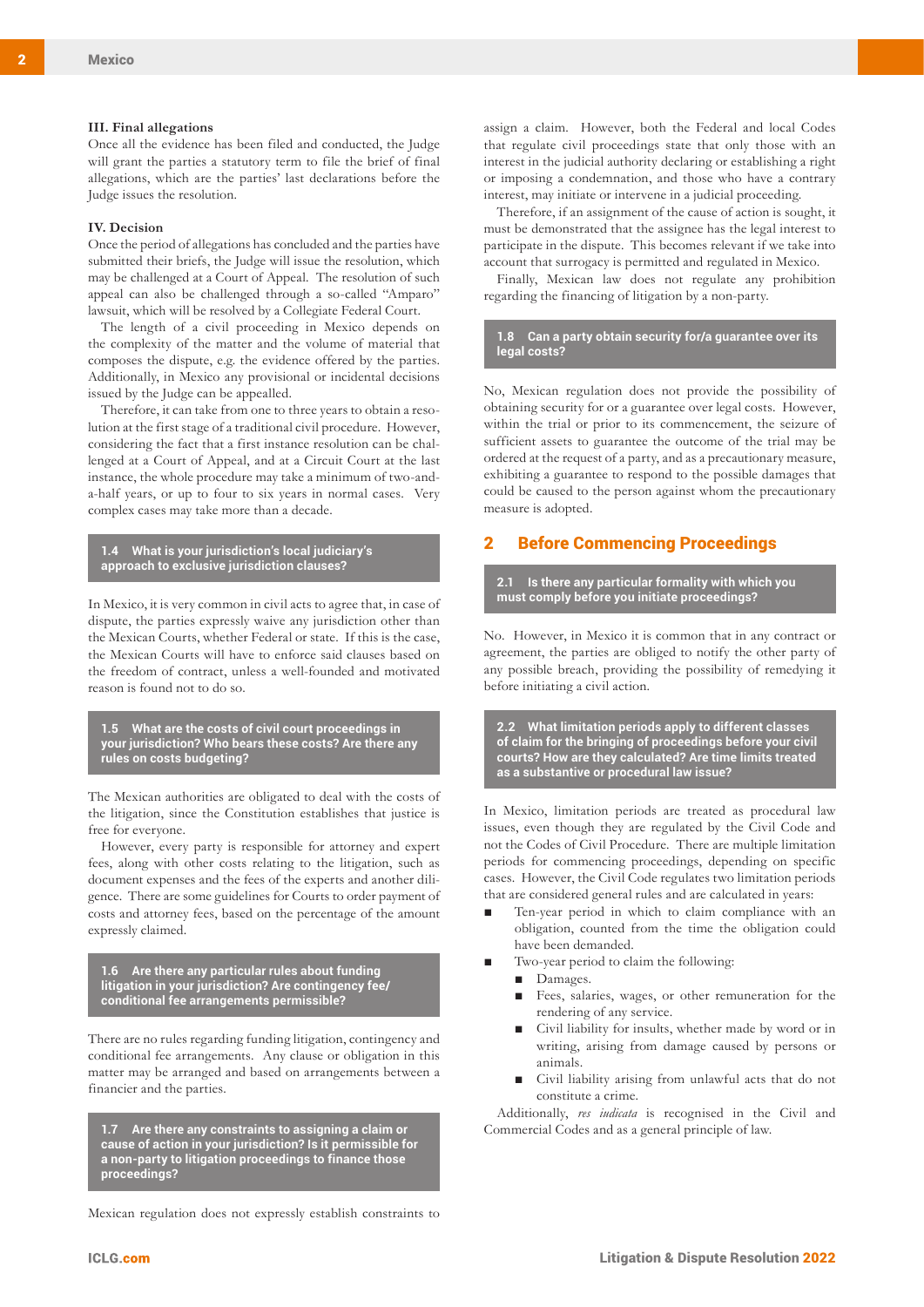## 3 Commencing Proceedings

**3.1 How are civil proceedings commenced (issued and served) in your jurisdiction? What various means of service are there? What is the deemed date of service? How is service effected outside your jurisdiction? Is there a preferred method of service of foreign proceedings in your jurisdiction?**

Once the plaintiff files its initial brief of action, if there are no grounds for dismissal or prevention, the Judge will order that the defendant be personally served. A Court's clerk must appear at the domicile of the defendant to deliver a copy of the initial document of the claim, evidence, and the official communication through which the summons was ordered. This official communication must clearly establish the deadline to answer the claim.

If the domicile of the defendant is not known, the notification will be made by decrees which will be published three times, seven days at a time, in the Mexican Official Gazette and in one of the daily newspapers of mass circulation. If, after 30 days, the defendant does not appear, the trial will be continued in default and the subsequent service will be made through a notice, which will be posted on the door of the Court.

The means of service will depend on what is to be served and the nature of the proceeding. Service can be made personally, by publication in the Judicial Gazette, by edict or by letter rogatory.

As for the deemed date of service, depending on the Code and the type of service, it will become effective on the same day or the day following. This is important because all legal terms shall be counted from the day after the one on which the notification becomes effective.

Service outside Mexican jurisdiction works through a special procedure carried out through international collaboration between national authorities and foreign authorities. In this procedure, the Mexican authority sends a letter of request to the other country informing of the procedure.

To execute this procedure, parties should include in their lawsuit that it will be necessary to use this international collaboration. Once this notification is served, the procedure will continue.

It is important to say that the procedure depends also in the country of the foreign party, since there are different international treaties that may apply, thus, the analysis and study of the case to determine which treaty is applicable is an important point that the plaintiff must consider before filling the claim.

Nonetheless, the Supreme Court ruled on a landmark case that if the defendant is a foreign legal person but has a branch domiciled in Mexico, Court documents can be served to its branch.

There is no preferred method of serving documents in Mexico in relation to foreign proceedings.

**3.2 Are any pre-action interim remedies available in your jurisdiction? How do you apply for them? What are the main criteria for obtaining these?**

In Mexico, precautionary injunctions are an interim remedy that can be applied for either prior to or during a claim. This interim remedy is considered an ancillary proceeding of the main claim.

The Federal Code of Civil Procedures provides some precautionary injunctions, such as: seizure of sufficient assets to guarantee the outcome of the trial; deposit or insurance of the objects, books, documents, or papers related to the lawsuit; and preventing the defendant from carrying out specific acts or omissions.

Such injunctions are required to be in accordance with the law; i.e., the plaintiff must *prima facie* prove grounds for its claim, danger of delay and the proportionality of the measure. In

addition, there must be a cause that justifies such measures, and the solicitor will very likely be required to post a guarantee to answer for any damages that could be caused to the defendant.

**3.3 What are the main elements of the claimant's pleadings?**

It is important to distinguish the initial claim pleading from pleadings that are filed after the claim is under prosecution.

The initial claim pleading must contain the following, at the minimum: names and address of the parties; competent Court; type of proceeding; narration of facts; cause of action; grounds of the claim; and evidence (including Power of Attorney, if the plaintiff is acting though a legal representative). Furthermore, the plaintiff can authorise lawyers and clerks to participate in the trial, so that they may have access to the judicial file.

In subsequent pleadings, it is sufficient to mention the parties, type of proceeding, file number and the Court to which it is addressed.

Every pleading must be signed by the claimant or its legal representative.

## **3.4 Can the pleadings be amended? If so, are there any restrictions?**

The general rule states that it is not possible to make any amendment to an initial claim pleading once it has been submitted to the Court. The only exception is provided where there are supervening facts.

However, the Court will allow amendments to the initial claim pleading where they are necessary to determine the issues in dispute between the parties.

## **3.5 Can the pleadings be withdrawn? If so, at what stage and are there any consequences?**

Pleadings can be withdrawn at any stage of the civil proceeding. The consequences may vary, depending on the type of pleading, and the stage and type of proceeding.

For example, the Code of Civil Procedure of Mexico City states that the withdrawal of the claim obliges the claimant to pay the defendant the costs incurred as of the date on which the withdrawal is filed. Another example is that if one of the parties file an appeal against a first instance judgment and ultimately withdraws, it is obliged to pay the costs incurred by the other party for having had to participate in this stage of appeal.

Finally, Mexican jurisdiction establishes that any withdrawal must be ratified by the interested party, either personally before the Court staff or in writing. Also, depending on the stage of the proceeding, if the claimant files for the withdrawal of the action, it will require the authorisation of the defendant; otherwise, the proceeding must continue.

## 4 Defending a Claim

**4.1 What are the main elements of a statement of defence? Can the defendant bring a counterclaim(s) or defence of set-off?**

The answer to the lawsuit must contain mainly the following: the address to hear and receive notifications; the so-called "exceptions" or defences (for example, the lack of legal representation of the claimant); the counterarguments to the lawsuit; the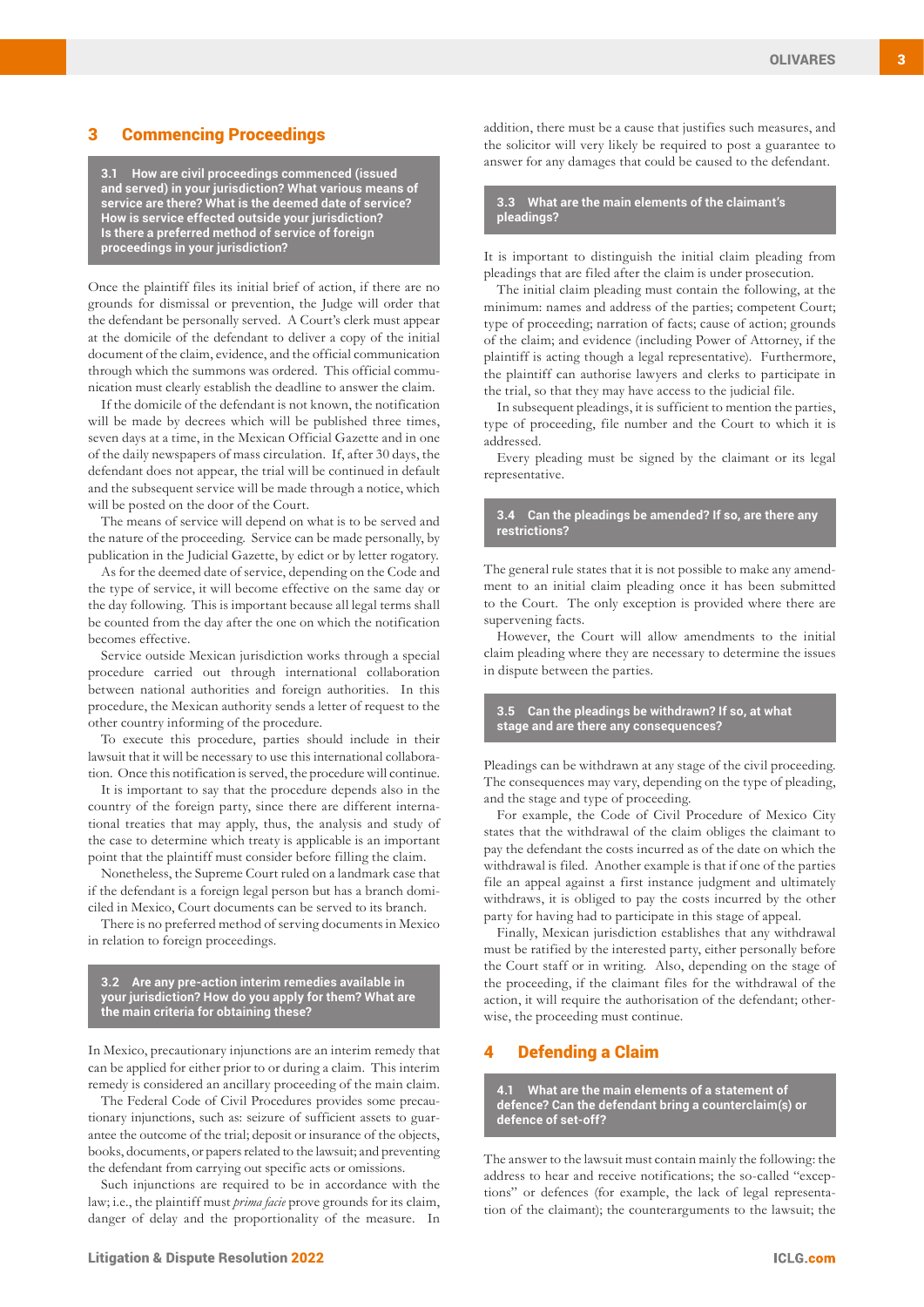answer to all of the facts of the claim (which otherwise will be considered true); the refutation of the plaintiff's evidence; and, if necessary, the evidence offered by the defendant to rebut the plaintiff's arguments.

In the defence, the document that attests the personality must be attached, and in case of offering any evidence, it is also necessary that such evidence is also attached.

The defendant may bring a counterclaim or defence of set-off. In each case, it must be brought at the moment of filing the statement of defence.

**4.2 What is the time limit within which the statement of defence has to be served?**

Depending on the type of proceeding (civil/commercial, written/ oral), the law establishes the deadline within which the statement of defence must be submitted. However, this time limit does not exceed 15 business days.

Strictly speaking, the plaintiff must be served with the statement of defence within the third or fourth day of the day on which the Court receives the statement. However, this period may be extended at the Judge's discretion.

**4.3 Is there a mechanism in your civil justice system whereby a defendant can pass on or share liability by bringing an action against a third party?**

There is no such mechanism. If the defendant believes that there is a third party to pass on to or share liability, this must be raised as a defence before the Court, exhibiting the evidence to sustain its request. In this case, the Judge will analyse the defendant's request and determine what is appropriate.

Another possibility is for the defendant to continue with the lawsuit and, once it is concluded and found liable, bring an independent action against the third party that was not called to trial, seeking retribution for what it had to pay or do.

It is also possible for the defendant to request the Judge to call a third party at the time of the enforcement of a judgment, if it is proved that said party is liable.

**4.4 What happens if the defendant does not defend the claim?**

In case the defence is not filed and the defendant does not participate in the trial, then the lawsuit will continue to be processed, considering only the plaintiff's claims.

In general terms, if there is no response, all facts and causes of actions are considered accepted by the defendant, unless they would be contrary to the law.

#### **4.5 Can the defendant dispute the court's jurisdiction?**

Yes. The defendant may claim that the Judge does not have jurisdiction to decide the matter. This may be done by stating so in the statement of defence. In this scenario, the Court is constrained to rule on the jurisdiction matter before dealing with the merits of the case. If the defendant's claim is decided as grounded, the Court would refrain from hearing the case. The ground of this challenge can be the territory (defendant domicile), subject matter or the economical amount under dispute.

In some cases, there is a possibility of filing the response or motion directly to the Judge considered to have proper jurisdiction.

# 5 Joinder & Consolidation

**5.1 Is there a mechanism in your civil justice system whereby a third party can be joined into ongoing proceedings in appropriate circumstances? If so, what are those circumstances?**

A third party may join ongoing proceedings.

The Federal Code of Civil Procedures states that the interested parties may bring a third party to the proceeding only if this third party has a dispute with one or more of the parties, and the ruling of the proceeding may affect said dispute. Either the interested parties or the third party will file their claim within the same proceeding.

Another possible circumstance is where a third party appears because the resolution affects them directly, or the third party's interest is affected by the prevailing of one of the parties. Such third party may even oppose the execution of the resolution, which must be resolved by the Judge.

**5.2 Does your civil justice system allow for the consolidation of two sets of proceedings in appropriate circumstances? If so, what are those circumstances?**

Yes, the Mexican system allows consolidation of proceedings. Two or more proceedings may be consolidated only if:

- The proceedings are not ready for the final hearing at first instance.
- There are common questions of law or facts.
- The same dispute must be resolved.
- The resolution of the claims could lead to opposed rulings.

**5.3 Do you have split trials/bifurcation of proceedings?**

There are no split trials or bifurcation proceedings in the Mexican legal system.

# 6 Duties & Powers of the Courts

**6.1 Is there any particular case allocation system before the civil courts in your jurisdiction? How are cases allocated?**

Yes, it is. Civil Courts of First Instance in Mexico are located in different domiciles and premises throughout the states. Depending on the amount of the claim and type of proceeding (oral or written), the claimant must go to the appropriate Court location. In each of these premises, there is a Common Office in charge of receiving the claims, randomly assigning them to one of the Courts, and providing the file number.

As a result of the COVID-19 pandemic, the Mexican Judiciary implemented an electronic appointment system, which, as it appears, will continue to be used. A claimant can access the Judicial webpage in order to request an appointment to file their claim; they will also need to provide related information, such as the amount of the claim, type of procedure, etc. After doing so, the claimant will receive a document setting out the appointment and containing the address of the Court.

Finally, it is worth noting that if an appeal is filed in a proceeding (either against the final decision or any procedural resolution), a Higher Court superior will oversee ruling on such appeal. If further appeals are subsequently filed in connection with the same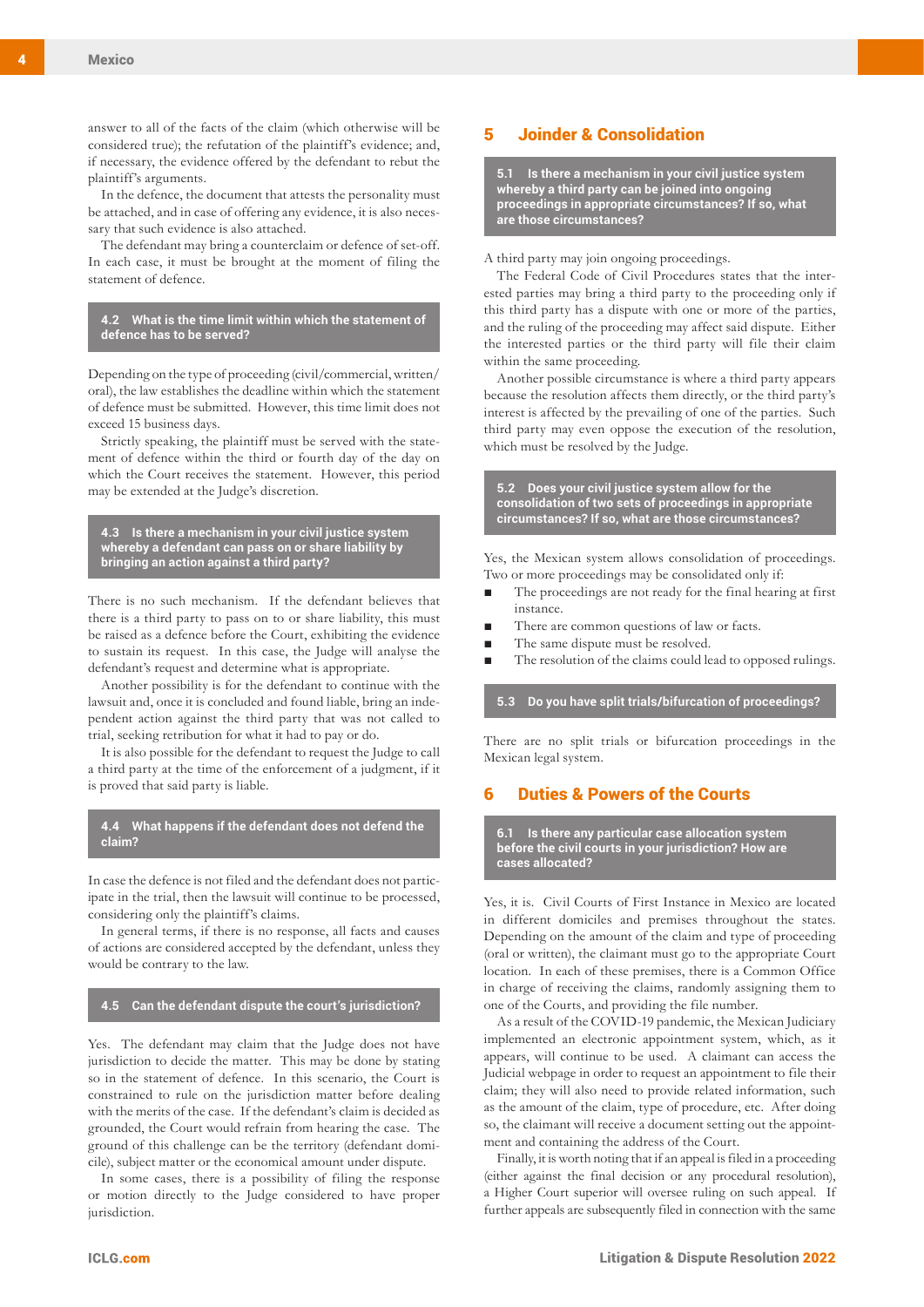original proceeding, these appeals must be referred to the same Higher Court, based on the general rule of "prior knowledge of the case" of the Mexican jurisdiction.

**6.2 Do the courts in your jurisdiction have any particular case management powers? What interim applications can the parties make? What are the cost consequences?**

Each Court may implement case management rules that allow it to better control cases, always seeking to comply with the deadlines and time limits established by law and with the principles of procedural economy and expeditiousness.

The Courts are mainly integrated by the Judge/Magistrates in charge of the cases and the drafting of the decrees and decisions, assisted by clerks. However, nothing can be served to the parties without the revision and signature of the Judge and/or **Magistrates** 

There are no formal interim applications that the parties are able to make. However, in Mexico it is customary to carry out lobbying efforts with the Judge/Magistrates and clerks, aimed at discussing the case. This activity is free of charge.

**6.3 In what circumstances (if any) do the civil courts in your jurisdiction allow hearings or trials to be conducted fully or partially remotely by telephone or video conferencing, and what protocols apply? For example, does the court – and/or may parties – record and/ or live-stream the hearings and may transcriptions be taken? May participants attend hearings remotely when they are physically located outside of the jurisdiction? Are electronic or hard-copy bundles used for remote hearings?**

The COVID-19 pandemic prompted a major change in Mexico in the use of electronic and online tools. Because of the sanitary measures adopted by the Courts, the online filing of actions and prosecution became very important and, in some cases, necessary.

Now, it is possible to present writs, consult legal resolutions and review judicial files electronically, although authorisation of the Judge and, in most cases, an additional tool called the "electronic signature" of the involved parties, are necessary.

There is no firm criterion regarding the possibility of carrying out procedural acts remotely, since this must be requested and justified by the interested party. Furthermore, carrying out procedural acts remotely depends on the nature of such act, and whether the Judge considers it possible and that it will not affect the rights of the involved parties. For example, until recently, it was not possible to conduct the hearing of testimonial evidence or experts' opinions by electronic means. However, in some cases, experts appointed by the parties have been permitted to accept the charge and ratify their technical opinion via videoconference.

The use of electronic tools also depends on the Court and the instance of the proceeding. For example, before the pandemic, the Federal Collegiate Courts ruled matters in public sessions to which the parties could have access. The only prohibition was that they could not record such sessions, although the video of the session was subsequently uploaded to the official website of the Judicial Branch. Now, these sessions are held by videoconference and are also transmitted live.

Furthermore, the Judicial Authority has worked on alternative methods to make the use of electronic resources even more efficient, such as lobbying efforts through electronic means.

**6.4 What sanctions are the courts in your jurisdiction empowered to impose on a party that disobeys the court's orders or directions?**

The range of sanctions is wide and depends on the conduct of the party, as well as the nature of the order: procedural; or administrative.

For example, if the Court orders a party to clarify the content of its pleading and fails to do so, the Judge may dismiss the motion. Another sanction could be losing some procedural rights; e.g., if the Judge orders one of the parties to exhibit certain document to support its claim but it refuses to do so, then the interested party will no longer be allowed to exhibit said document.

As for administrative orders, sanctions may range from fines to expulsion from the Court premises, depending on the order and severity of the disobedience.

**6.5 Do the courts in your jurisdiction have the power to strike out part of a statement of case or dismiss a case entirely? If so, at what stage and in what circumstances?**

Mexican Courts have the power to strike out part of the statement or dismiss a case entirely at any stage, even when issuing the decision. The circumstances may vary: Courts may strike out part of the claim if they consider it irrelevant, or if the claimant fails to exhibit evidence to support that part of the claim. The Court can also rule that the claimant lacks legal standing, capacity and/or interest to file the claim, dismissing the case entirely. In addition, the Court may partially or entirely dismiss a claim if the plaintiff's right has been precluded.

#### **6.6 Can the civil courts in your jurisdiction enter summary judgment?**

Mexican civil legislation does not provide for summary judgment. However, this type of proceeding and judgment is available in commercial and administrative matters.

**6.7 Do the courts in your jurisdiction have any powers to discontinue or stay the proceedings? If so, in what circumstances?**

Mexican Courts may stay the proceedings. For instance, a Court may stay the proceedings if an appeal against a procedural resolution is filed, and it considers that the eventual ruling on the appeal could have inherence in the final judgment.

Likewise, if the Courts become aware of the existence of another proceeding that could have an impact on the merits of the case, the Court may order the stay of the proceeding until such dispute is finally resolved or settled.

## 7 Disclosure

**7.1 What are the basic rules of disclosure in civil proceedings in your jurisdiction? Is it possible to obtain disclosure pre-action? Are there any classes of documents that do not require disclosure? Are there any special rules concerning the disclosure of electronic documents or acceptable practices for conducting e-disclosure, such as predictive coding?**

It is not possible to obtain pre-action disclosure to prepare a claim or defence, as this is not a concept regulated as such in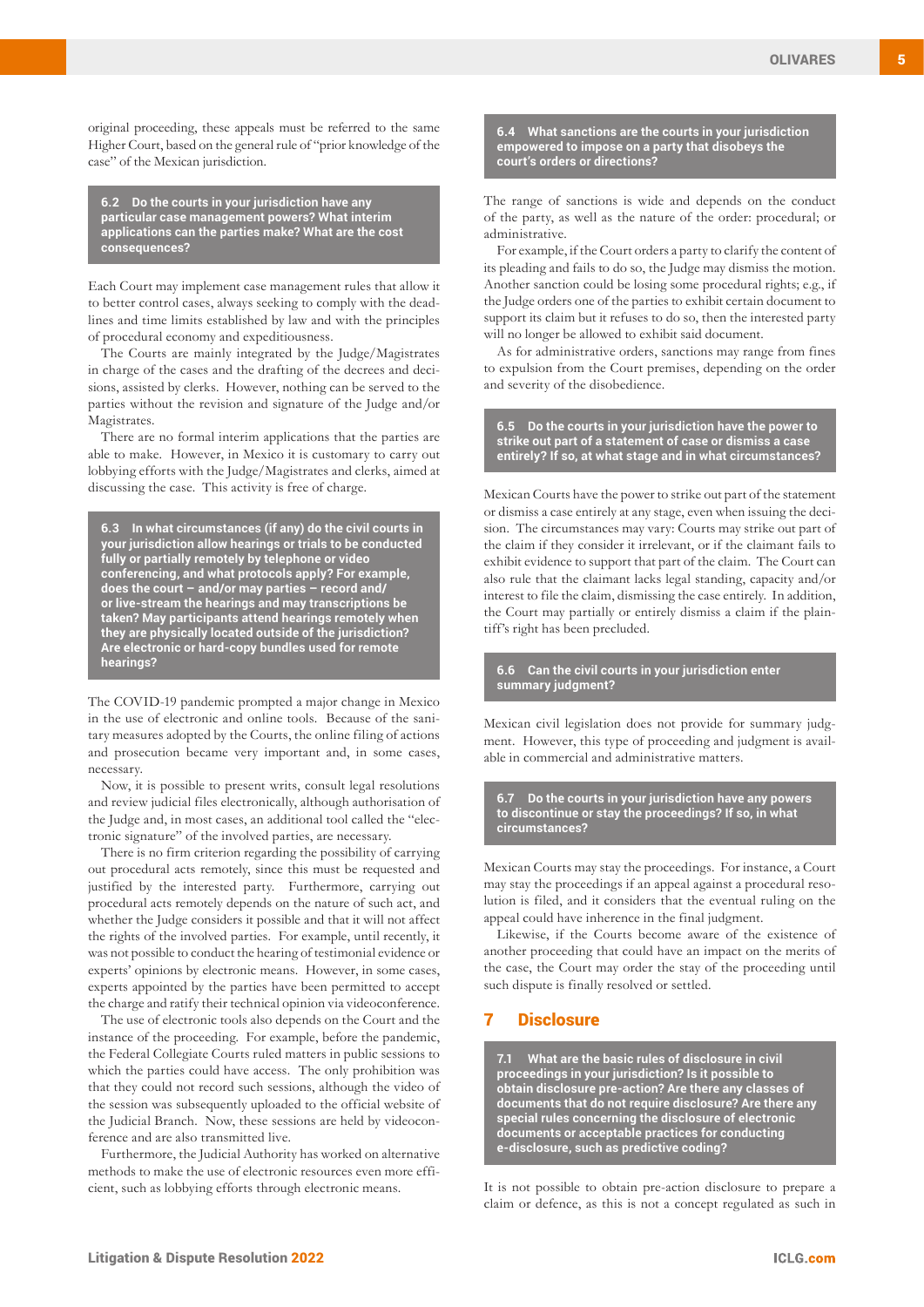Mexico. Disclosure in Mexico will always depend on the Judge, which implies that it is updated until the civil proceeding is under prosecution.

The parties are obliged to exhibit evidence to support their claim and defence. However, there are documents that, by law, are not within their reach. Therefore, once the trial has begun, the parties may request the Judge to require an authority or even a third party to exhibit it. If the Judge considers that such document is related to the merits of the case and does not go against the law, it must request its disclosure within the proceeding. If the document contains confidential information, the necessary measures will be taken to preserve its confidentiality. This includes electronic documents.

### **7.2 What are the rules on privilege in civil proceedings in your jurisdiction?**

As with disclosure, privilege is not regulated in Mexico. Nonetheless, a party cannot be compelled to disclose evidence unless ordered by the Judge, and only if it is information necessary for ruling on the dispute. In this scenario, the Judge may adopt measures so that the document remains confidential. These measures can range from allowing the parties to consult the document on one occasion only, without taking notes or reproducing it by any means, or even preventing it from being consulted by the party that did not offer it.

## **7.3 What are the rules in your jurisdiction with respect to disclosure by third parties?**

As detailed in the answer to question 7.1, if a document is in the possession of a third party and the Judge considers that such document is necessary to resolve the dispute, he/she may order the third party to produce it.

Mexican regulation allows the Judge and the parties to rely on/offer documents in possession of a third party. The only limitation is that the document must be recognised by law and strictly related to the merits of the case. If, by disclosing the document, damages may be caused to the third party, the party offering such evidence shall be liable for these damages.

#### **7.4 What is the court's role in disclosure in civil proceedings in your jurisdiction?**

Mexican Courts have the power to compel and order the disclosure of information and documents, on its own initiative or at the request of either party. Nonetheless, the Court must ensure that disclosure of the information and/or documents is necessary to resolve the dispute.

Likewise, the Judge is obliged to maintain the confidentiality of the documents and information, and is able to implement measures it considers pertinent for this purpose.

**7.5 Are there any restrictions on the use of documents obtained by disclosure in your jurisdiction?**

Generally, the only restriction is that such information and/or documents may not be used outside the proceedings, since they were disclosed precisely for use within the lawsuit.

# 8 Evidence

**8.1 What are the basic rules of evidence in your jurisdiction?**

A party who asserts a fact is obliged to prove it. The plaintiff is not obliged to prove negative facts. There are some documents that have presumption of validity, which means that the content of the document will be considered authentic unless proven otherwise.

All evidence legally exhibited by the parties will be evaluated and assessed by the Judge, who will analyse their arguments and verify whether the plaintiff's claim is proven, or if, on the contrary, the defendant has proved their defences.

As mentioned, the general rule is that all evidence will be evaluated by the Judge in the final resolution, but it is important to note that some points should be considered depending exclusively on the type of evidence submitted.

First, the evidence must be pertinent to the case, and the parties must provide arguments to justify it. In addition to this, the evidence must be offered according to the applicable law, since all evidence is regulated by particular rules; therefore, if the evidence is not submitted according to the law, it can be dismissed.

Moreover, all documents must be filed in Spanish (or in the original language, with its translation), and if there are international documents, they must be duly apostilled and notarised.

It is important to consider that all public documents submitted as evidence will have presumption of validity; this means that the content will be considered true, and documents without such nature will not have this full value as evidence.

To conclude, even though there are specific rules for the execution of every type of evidence and its evaluation by a Judge, the value of the evidence may depend on the Judge's analysis according to its specifications; the Judge will use the logical rules as support for his/her final decision.

**8.2 What types of evidence are admissible, and which ones are not? What about expert evidence in particular?**

The Federal Code of Civil Procedures recognises the following as admissible evidence: confessional; public and private documents (such as notarised facts, affidavits, invoices); expert opinions; judicial recognitions or inspections; storage devices (containing videos, photographs, music, etc.); witnesses; and presumptions.

The only limitations, as stated in question 8.1, are that the evidence must be recognised by law and that it must be immediately related to the merits of the case.

**8.3 Are there any particular rules regarding the calling of witnesses of fact, and the making of witness statements or depositions?**

The calling of witnesses of fact must be offered either on the initial claim or statement of defence or during the evidence period, mentioning the witness or witnesses who will participate in the trial.

The witnesses will be summoned on a specific date to appear before the Judge. Depending on the Code under which the proceeding is being conducted, there may be a limit on the number of witnesses per fact, and the questions must be in writing or given orally at the time. In either case, the Judge will have to qualify the questions as legal before they are answered by the witness.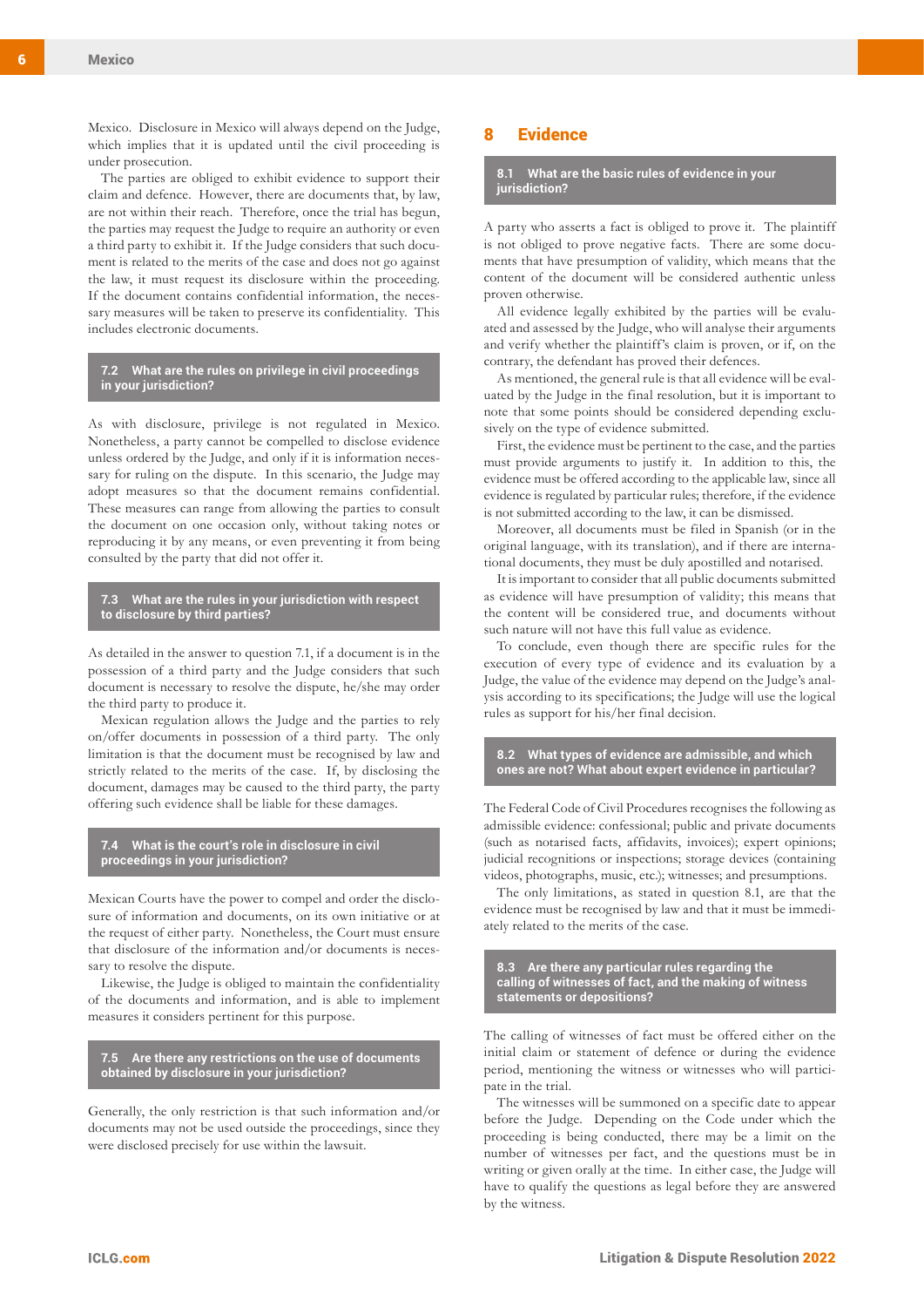Witnesses will be interrogated separately and successively, without being able to listen to the statements of the other witnesses. If the witness does not answer or does so with contradictions or inconsistencies, the Judge, by his/her own motion or at the request of the parties, may demand the corresponding clarifications.

The questions asked and the answers should be recorded verbatim in the minutes of the hearing. Once the interrogation is concluded, the witness shall sign his/her statement, which may not be changed.

**8.4 Are there any particular rules regarding instructing expert witnesses, preparing expert reports and giving expert evidence in court? Are there any particular rules regarding concurrent expert evidence? Does the expert owe his/her duties to the client or to the court?** 

Expert witness evidence in Mexico must be offered either on the initial claim or statement of defence, or during the evidence period. It will be only applicable when specialised knowledge is required. The parties must provide the name of their expert and his/her expertise, capabilities or academic degrees. The proof should be prepared establishing the justification of the evidence and providing the questions that will be answered in the expert's report. The other party can put forward its own expert and additional questions.

Expert witness evidence will have presumption of validity on its content. If the opinions of the experts appointed by the parties are contradictory, the Judge will name a third expert. The Judge can use any part of the opinions to provide his/her final decision, and so may take elements from all of the opinions given.

The deadlines for carrying out each stage of the giving of expert evidence depend on the Civil Code governing the procedure.

The expert owes his/her duties to the party, unless it is the third expert appointed by the Judge that owes his/her duties to the Court. However, the fees of the third expert must be covered equally by the parties.

# 9 Judgments & Orders

**9.1 What different types of judgments and orders are the civil courts in your jurisdiction empowered to issue and in what circumstances?**

Broadly speaking, we can summarise three type of judgments:

- Decrees: those related to procedural issues, i.e., receipt of any brief, orders and requirements to the parties.
- Incidental/interim resolutions: those issued regarding precautionary measures and/or preliminary injunction proceedings, as they are ancillary to the main claim.
- Judgments: related to the merits of the case.

**9.2 What powers do your local courts have to make rulings on damages/interests/costs of the litigation?**

Even though both the Federal and state Codes establish that the losing party is obligated to pay the costs and expenses incurred by the winning party throughout the litigation, the ruling on costs is a discretionary power of the Court, considering the requirements that need to be met.

The amount of the condemnation will be calculated based on percentages that will be applied depending on the dispute. It will also depend on other factors, such as whether the prevailing party acted in bad faith, the amount claimed, the instance in which the dispute was resolved, etc. Even the number of pages of each pleading filed by the prevailing party may be considered. This may include expert witness fees and expenses for obtaining evidence.

**9.3 How can a domestic/foreign judgment be recognised and enforced?**

Domestic judgments in Mexico can be enforced before the same Court that hears the dispute once they become *res iudicata.* 

The prevailing party shall request the Judge to enforce the judgment, who shall require the losing party to comply. If it fails to do so, depending on the merits of the case, the Judge may order: (i) the seizure of assets to cover a liquid amount or the damages; or (ii) the losing party to perform a certain act (delivery of an asset or document, signing of a document). If none of these options are available, the prevailing party may request the payment of damages.

Decisions issued in other jurisdictions can be enforced through the Mexican Courts. Preparation of execution requires a notice to the Court with proper jurisdiction depending on the case. Once the Court has this notice, it will notify the parties, providing a nine-day term to file a brief of allegations and submit all the evidence they have, so that the Court can decide if the foreign decision can be executed in Mexico or not. During this procedure, the Court will only evaluate if this decision can be executed in Mexico, since the determination contained has become *res iudicata*.

Considering this, the Mexican Court will issue a decision declaring if the foreign resolution will be enforced or not. It is important to mention that this resolution (which declares the possibility of executing the decision in Mexico) can be challenged by means of an Amparo lawsuit (constitutional action).

Mexican legislation contains dispositions regarding international cooperation and the obligation for Mexican authorities to collaborate with the execution of foreign resolutions, but there is a different procedure for enforcing foreign judgments.

**9.4 What are the rules of appeal against a judgment of a civil court of your jurisdiction?**

In Mexico, it is possible to appeal the main decision of the proceeding, as well as any provisional or incidental decisions issued by the Judge.

Decisions on the merits can be challenged through an ordinary appeal that will be ruled by the Courts of Appeal. The appeal must be submitted before the Court that issues the judgment. The term to appeal varies depending on the Code of Civil Procedure.

When the Court of First Instance receives the appeal, it will serve the opposing party with the brief, granting a term to file pleadings and/or cross-appeal. Following the legal procedures, the Court of First Instance will forward the file to the Court of Appeal, which must issue a judgment within a period of two to three months.

The resolution of such appeal can also be challenged through a so-called Amparo lawsuit, which will be resolved by the Federal Circuit Court.

## 10 Settlement

**10.1 Are there any formal mechanisms in your jurisdiction by which parties are encouraged to settle claims or which facilitate the settlement process?**

In some local Codes of Civil Procedure, after the defendant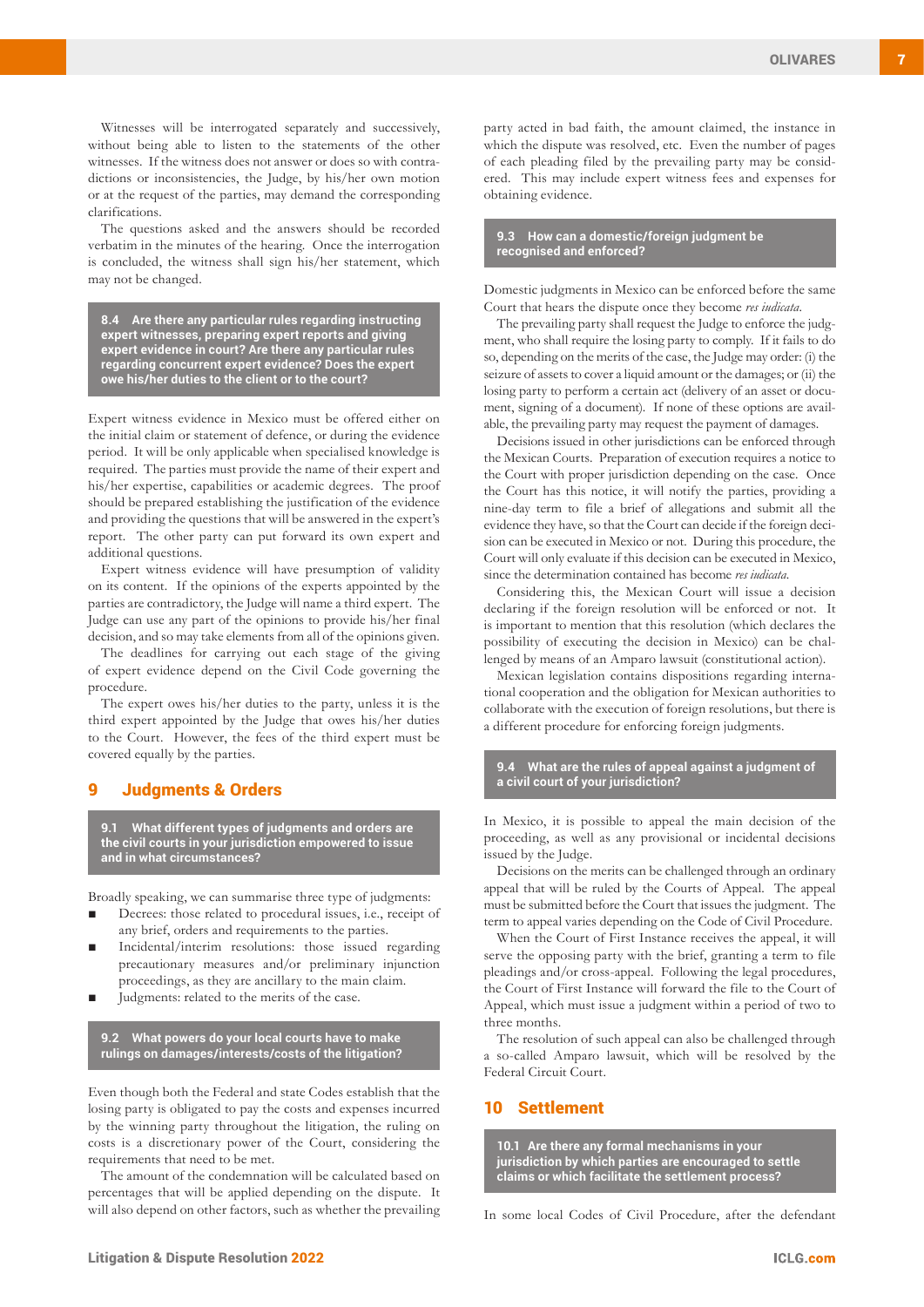files its statement of defence, a date is set for a pre-conciliation hearing, where the parties may reach an agreement to settle the dispute. Additionally, this Codes state that, at any moment and prior to the issuance of the ruling, the Judge has the power to encourage the parties to reach a settlement.

# 11 Alternative Dispute Resolution

**11.1 What methods of alternative dispute resolution are available and frequently used in your jurisdiction? Arbitration/Mediation/Expert Determination/Tribunals (or other specialist courts)/Ombudsman? (Please provide a brief overview of each available method.)**

Based on the freedom of contract, the parties can agree that any dispute can be submitted to any method of alternative dispute resolution (ADR). The most frequently used and available methods of ADR in Mexico are:

- Negotiation: the parties in the dispute communicate directly to reach an agreement and settle a dispute. Generally, what has been agreed will be embodied in a formal document, which will contain the consequences of not complying with what has been negotiated and agreed. The negotiation may take place with or without the assistance of a third party.
- Mediation: a confidential process in which a neutral third party intervenes to bring the disputing parties to a consensual agreement that resolves the dispute. Normally, the mediator does not have the authority to impose a solution on the parties. It is a non-binding procedure unless an agreement is reached. In Mexico, the Judiciary of each state offers mediation services, each with its own requirements.
- Conciliation: a process through which a conciliator attempts to help parties resolve a dispute by improving communications between them and providing technical assistance. In general, the conciliator is usually more interventionist than a mediator. The particularity of this ADR method is that it is foreseen as a procedural stage in civil proceedings under local codes after the claim is answered.
- Arbitration: an ADR method that is gaining popularity in Mexico to settle complex commercial disputes between national and international companies. It is regulated by the Commercial Code. The parties are free to designate the number of arbitrators; if they do not reach an agreement, there shall be one arbitrator. The procedure is very similar to that of a proceeding before the Courts, although the parties are free to agree on special rules. However, the arbitrator(s) may determine whether such rules are applicable to the arbitration. Arbitral decisions are final, binding and their enforcement may be requested before a Court.

**11.2 What are the laws or rules governing the different methods of alternative dispute resolution?**

Article 17 of the Mexican Constitution states that every law shall provide ADR mechanisms. Therefore, based on this constitutional mandate, Mexican law generally provides that parties are free to submit their disputes to ADR methods. Moreover, each state has its own Alternative Dispute Resolution Mechanisms Law. As for the rules, based on the freedom of contract, the parties may agree on the rules to be followed in ADR proceedings unless they are contrary to any law that does provide specific rules.

The Commercial Code regulates arbitration from a commercial point of view; however, in practice it is also used for disputes of other natures. Likewise, the Federal Code of Civil Procedures establishes the rules by which Courts can enforce non-commercial arbitration awards.

Regarding conciliation, in November 2020, the Federal Law for the Protection of Industrial Property came into force, in which conciliation was included as an ADR method in infringement proceedings. Likewise, the National Code of Criminal Procedures establishes the possibility of implementing ADR methods, including conciliation.

As for the mediation, the Judiciary of each Mexican state has an auxiliary agency called the Alternative Justice Center, whose purpose is to promote and regulate the application of ADR methods; however, these agencies are focused on meditation only. Each Center has its own guidelines and regulations to ensure that users reach a mutually satisfactory agreement.

**11.3 Are there any areas of law in your jurisdiction that cannot use Arbitration/Mediation/Expert Determination/ Tribunals/Ombudsman as a means of alternative dispute resolution?**

Generally, ADR methods can be used to settle any dispute in Mexico, based on Article 17 of the Mexican Constitution and freedom of contract. However, there may be disputes of public order and social interest that, by law, must be resolved before the Courts.

**11.4 Can local courts provide any assistance to parties that wish to invoke the available methods of alternative dispute resolution? For example, will a court – pre or post the constitution of an arbitral tribunal – issue interim or provisional measures of protection (i.e. holding orders pending the final outcome) in support of arbitration proceedings, force parties to arbitrate when they have so agreed, or order parties to mediate or seek expert determination? Is there anything that is particular to your jurisdiction in this context?**

While it is true that the purpose of ADR is for two or more parties to overcome a conflict outside the Courts, the Judiciary of each Mexican state has an auxiliary agency called the Alternative Justice Center to promote and regulate the application of ADR methods.

Also, according to the applicable civil legislation, the Judge is always obliged to invite the parties to reach an out-of-court settlement; even the local Codes of Civil Procedure provide for a prior conciliation hearing.

If the parties agreed that, prior to filing a claim before a Court, an ADR method must be exhausted, it has to be complied with. If this is not done, the affected party may raise it in the statement of defence before the Court, which may result in the dismissal of the action.

**11.5 How binding are the available methods of alternative dispute resolution in nature? For example, are there any rights of appeal from arbitration awards and expert determination decisions, are there any sanctions for refusing to mediate, and do settlement agreements reached at mediation need to be sanctioned by the court? Is there anything that is particular to your jurisdiction in this context?**

An arbitration award is final and binding. However, it may be annulled by a competent Judge upon proof that:

■ Either party was affected by any incapacity.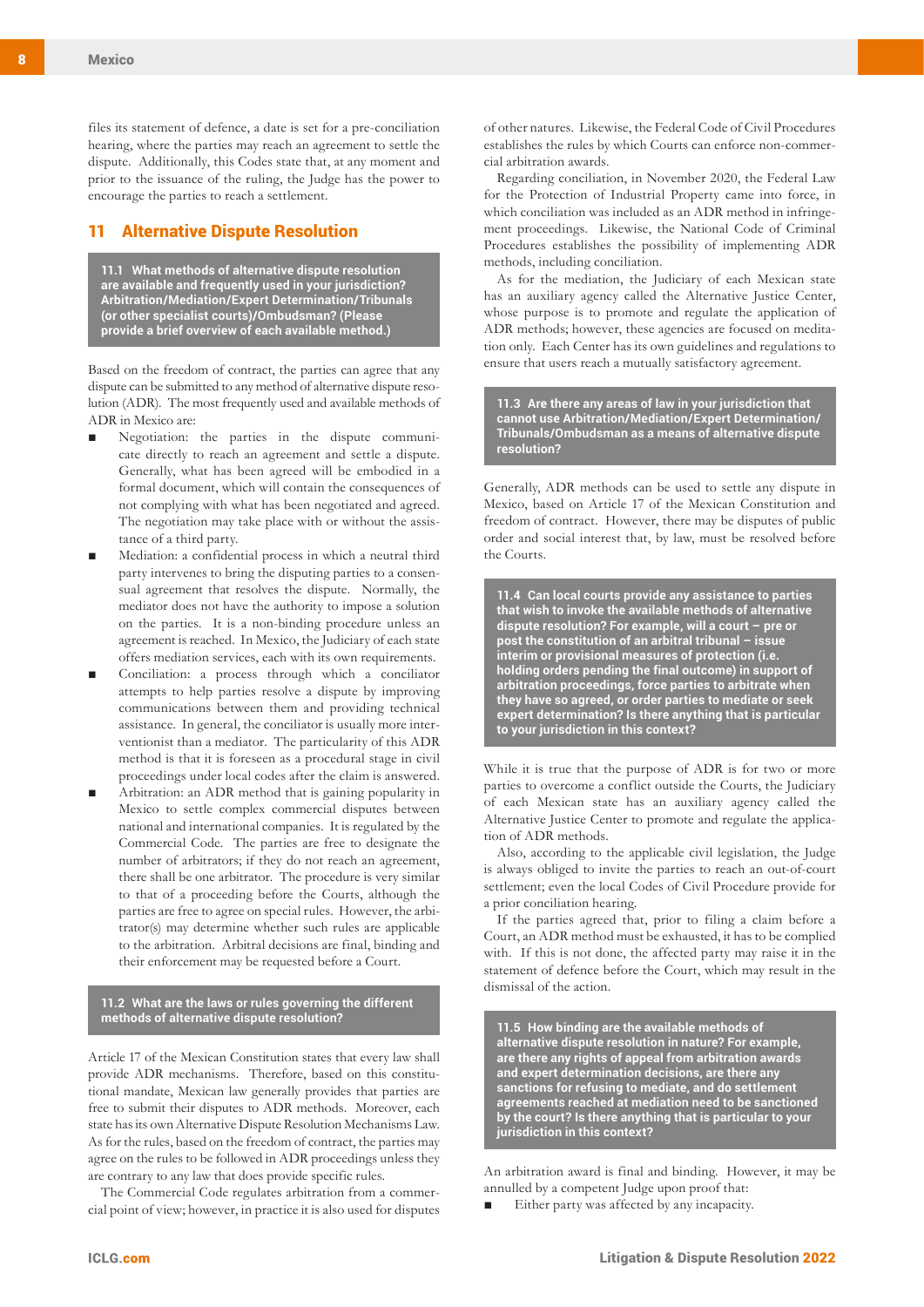- Proper notice of the appointment of the arbitrators was not given.
- The award relates to a dispute not provided for in the arbitration agreement.
- The arbitral Court did not comply with the agreement entered between the parties.
- A Judge proves, in accordance with Mexican law, that the subject matter of the dispute was not arbitrable or that the award is contrary to public order.

As for a resolution arising from mediation or conciliation, it is binding on the parties and can be enforced by the Courts in case of non-compliance.

Sanctions cannot be imposed on the parties if they refuse to mediate, as in Mexico it is not mandatory to resort to ADR methods.

**11.6 What are the major alternative dispute resolution institutions in your jurisdiction?**

The Mexican Arbitration Center, created in 1997, and Alternative Justice Centers of each Mexican state are the major dispute resolution institutions in Mexico.